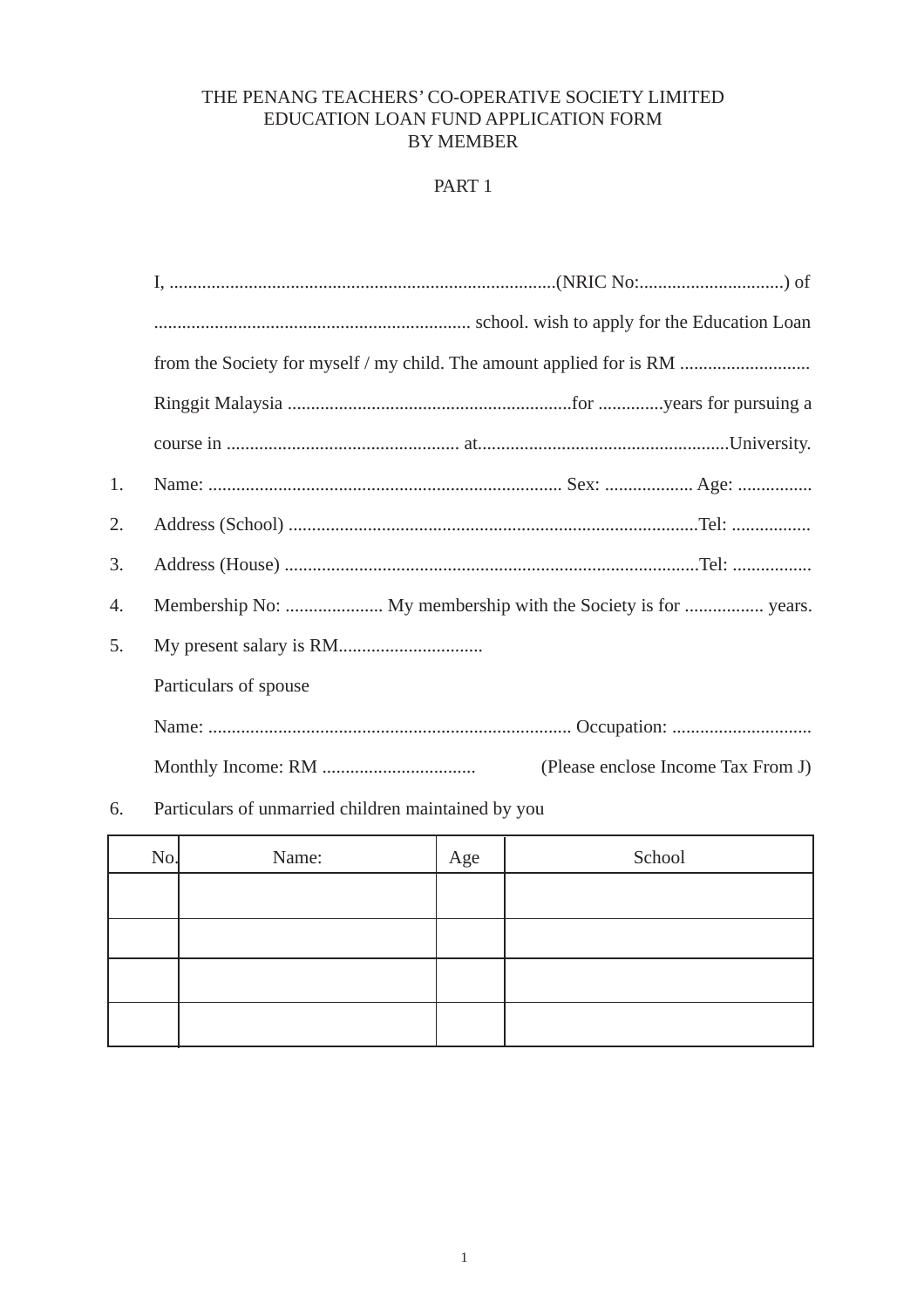| 7. | I have an existing:- |                                                 |
|----|----------------------|-------------------------------------------------|
|    | a)                   |                                                 |
|    | b)                   |                                                 |
|    | $\mathbf{c})$        |                                                 |
| 8. |                      | I offer security in the following:              |
|    | a)                   |                                                 |
|    | b)                   |                                                 |
|    | $\mathbf{c})$        |                                                 |
|    | $\rm d$              |                                                 |
|    |                      |                                                 |
|    | e)                   |                                                 |
| 9. |                      | Have you applied for any Education Loan before? |
|    |                      |                                                 |

I fully understand that if this Loan is approved, it is subjected to myself/ my child excuting a loan Agreement.

I declare that all the particulars given hereinabove are true.

| <b>Signature of Applicant</b> |
|-------------------------------|
|                               |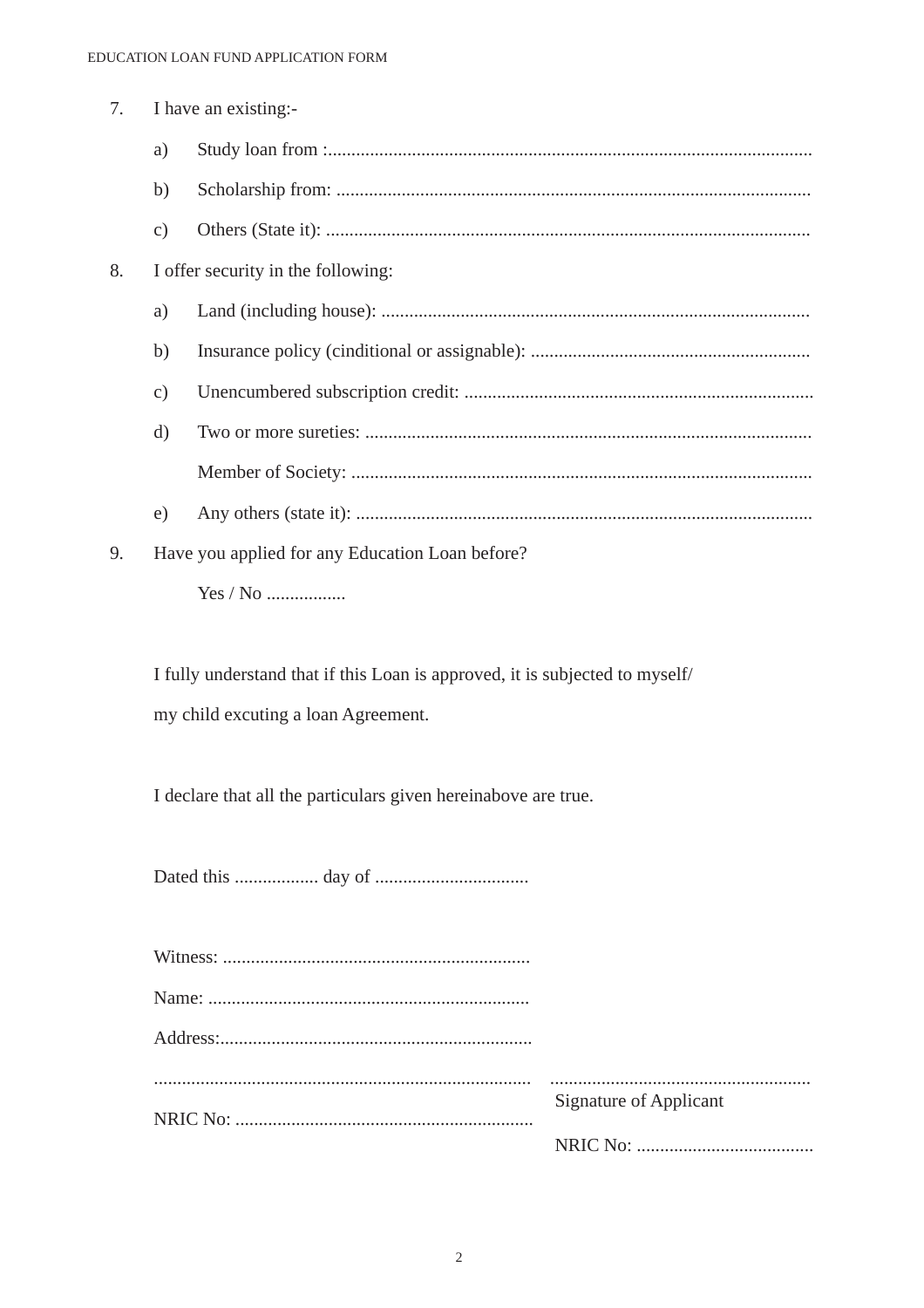## THE PENANG TEACHERS' CO-OPERATIVE SOCIETY LIMITED (THE EDUCATION LOAN FUND)

#### APPLICATION FORM

#### PART II

# (To be completed by student)

| 1.  |                                                                                                              |                                                                                    |              |          |
|-----|--------------------------------------------------------------------------------------------------------------|------------------------------------------------------------------------------------|--------------|----------|
| 2.  |                                                                                                              |                                                                                    |              |          |
| 3.  |                                                                                                              |                                                                                    |              |          |
| 4.  |                                                                                                              |                                                                                    |              |          |
| 5.  |                                                                                                              |                                                                                    |              |          |
| 6.  |                                                                                                              |                                                                                    |              |          |
| 7.  |                                                                                                              |                                                                                    |              |          |
|     |                                                                                                              |                                                                                    |              |          |
| 8,  | a)                                                                                                           | U state that I am:-<br>Already admitted in a college<br>University, school etc.    | (show proof) | Yes / No |
|     | b)                                                                                                           | I have just applied for confirmation for<br>a place                                | (show proof) | Yes / No |
|     | $\mathbf{c})$                                                                                                | I am waiting for confirmation for<br>a place                                       | (show proof) | Yes / No |
|     | d)                                                                                                           |                                                                                    |              |          |
| 9.  | If already admitted, applied or awaiting confirmation, please state the college,<br>University or school etc |                                                                                    |              |          |
|     |                                                                                                              |                                                                                    |              |          |
| 10. | I have been offered and am benefiting from the following loan or scholarship at<br>present (State if any)    |                                                                                    |              |          |
|     |                                                                                                              |                                                                                    |              |          |
| 11. |                                                                                                              | Do you undertake to execute an Education Loan Agreement with the Society? Yes / No |              |          |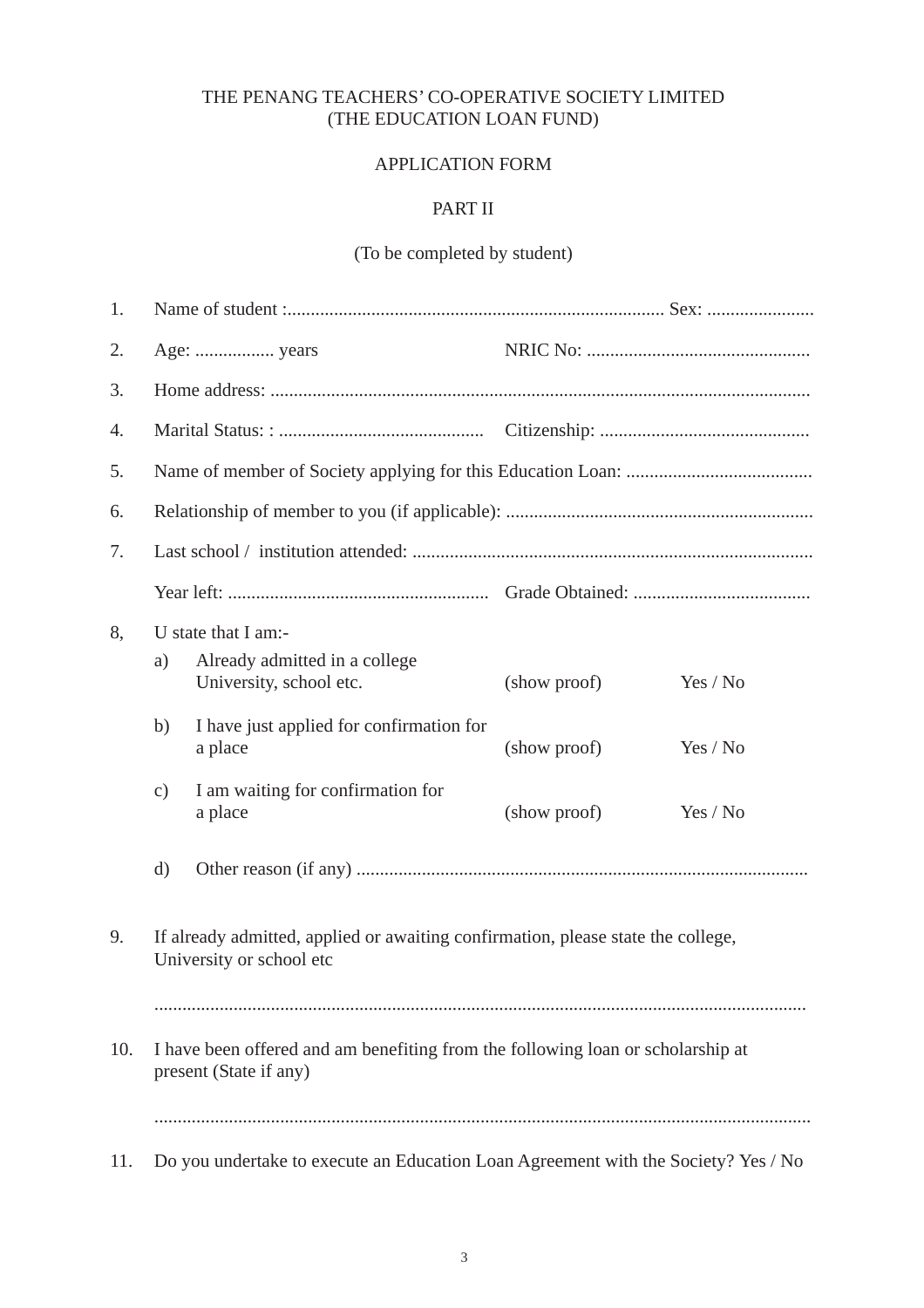12. I shall provide two sureties for the Education Loan and one of them shall be the member of the Society who applied for this loan on my behalf.

13. Do you undertake in insure yourself for a sum equivalent to the loan taken and assign it to the The Penang Teachers' Co-operative as your beneficiary untik such time the entire loan is settled?

Yes / No

- 14 Do you take this loan for your education only: Yes / No
- 15. Games and others representing house / school / state / Malaysia.

............................................................................................................................................. ............................................................................................................................................. .............................................................................................................................................

16. Duties and voluntary positions held during school / college / University.

.............................................................................................................................................

.............................................................................................................................................

.............................................................................................................................................

17. Duties and voluntary positions held outside school / college / University.

............................................................................................................................................. .............................................................................................................................................

I have read and understood the Educatin Loan Fund Bye-Laws of the Society and I shall agree to abide by it.

I declare that all the particulars therein are true and correct and if found to be false, the Education Loan shall be treated as cancelled.

| Signature of student |
|----------------------|
|                      |